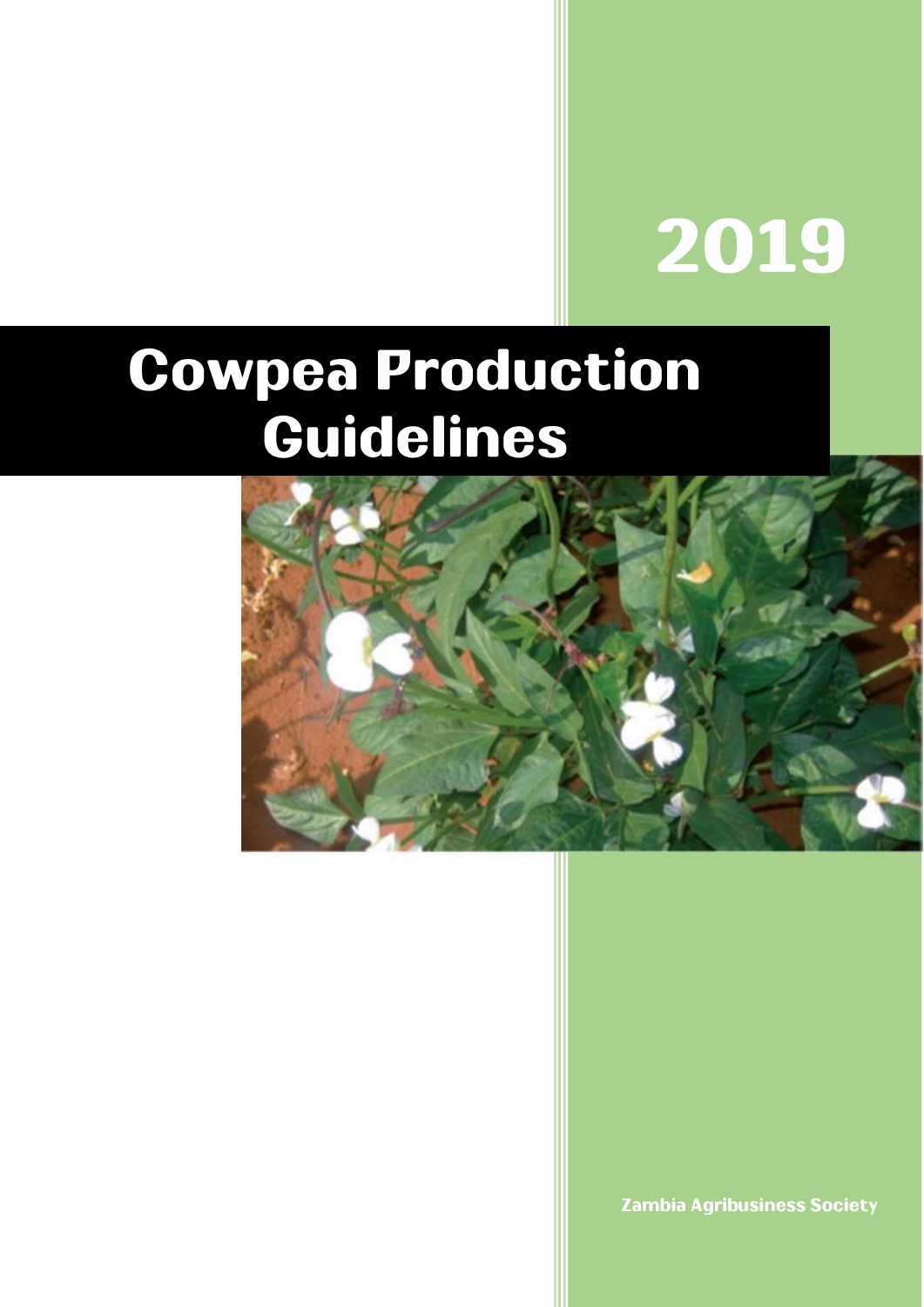## **Cowpea Production Guidelines**

## Table of Contents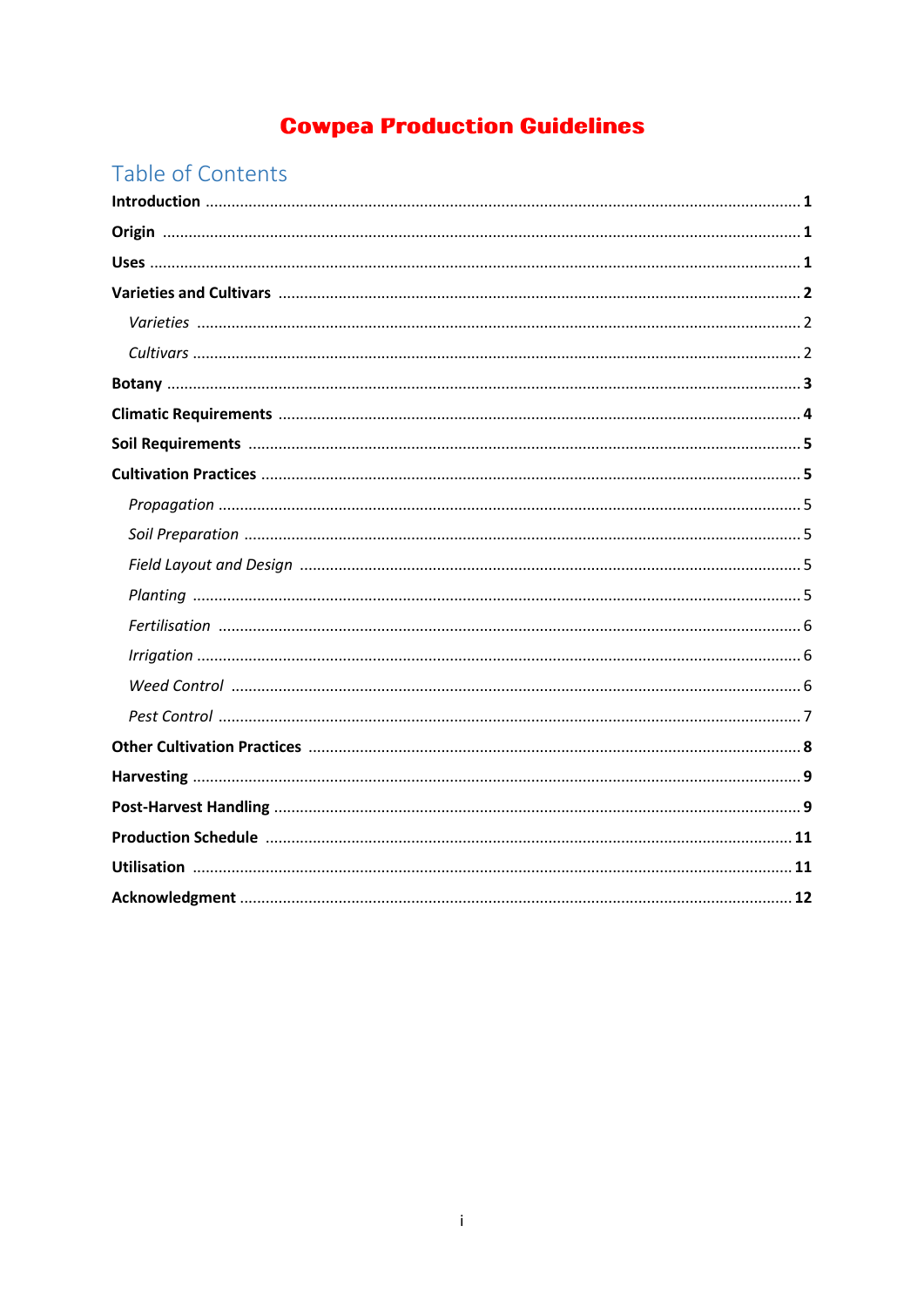

**Figure 1**. Cowpea Plants

#### **Introduction**

Cowpea (*Vigna unguiculata*) is ranked close to common beans as a food legume in Africa. It performs well in hotter and drier parts of Zambia replacing common bean as a food crop for grain and leaf in those areas. Cowpea is an annual crop that is more tolerant to high temperatures and extended drought periods than most other legumes e.g. Groundnuts, Soya beans or Common Beans. In Zambia cowpea is mainly grown as a substance crop for home use.

#### **Origin**

Although the centre of domestication for cowpea is uncertain, all evidence points to its originating in Africa. Ethiopia, Central, Southern and West Africa have all been considered probable centres of domestication. Recent studies have provided further evidence that West Africa was the primary centre of domestication. Its production has spread to East and Central Africa, India, Asia, South and Central America

#### **Uses**

- Leaves are used as relish
- The dried seeds are cooked and eaten
- Fresh relish seeds and immature pods may also be consumed
- The plant can also be used as folder plant for hay, silage or pasture or livestock feeding
- The plant can be used as green manure and cover crop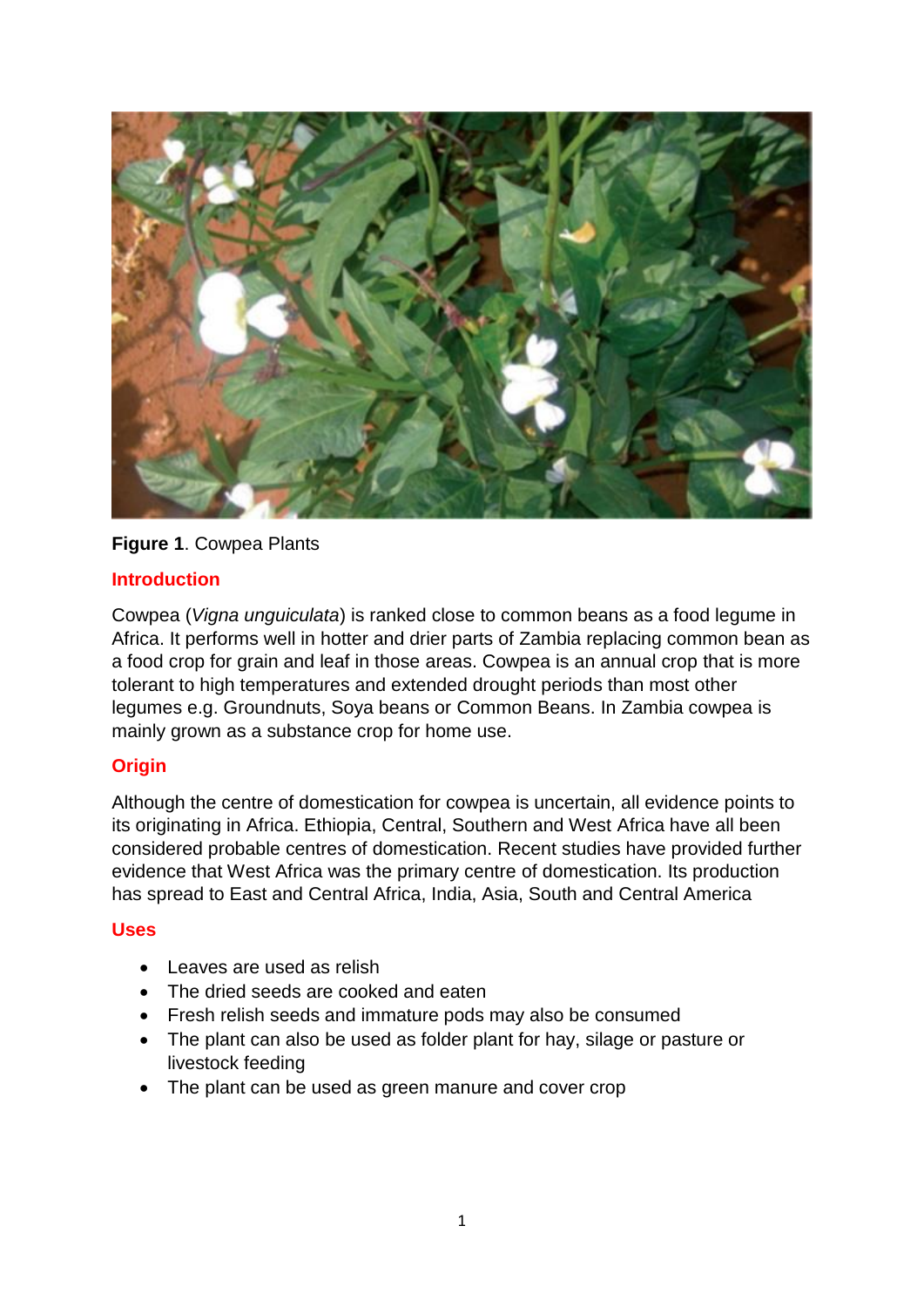#### **Varieties and Cultivars**

#### **Varieties**

There are a number of local varieties, that take 130 days to mature, and are prostrate/spreading in growth. So far there are two improved varieties and these are:

- Lutembwe It takes 110 -115 days to mature and semi erect in growth
- Bubebe Takes 70 days to mature and is erect in growth.

#### **Cultivars**

Many cowpea cultivars have a vining growth habit, however, modern plant breeding has also led to more upright, bush-type cultivars. The vining type is preferred for forage or cover crop use, while the bush type is better suited for direct combining. The extreme variability of the species has led to a number of commercial cultivars grouped by the variance in bean shape, size and colour.

- **Black-eyed or pink-eyed/purple hull peas** the seeds are white with a black eye round the hilum. The "eye" can be other colours: pink, purple or shades of red being common. Upon drying, the eye colour darkens to a dark purple. The pods are purple-like on the pink-eyed/purple hull type. The seeds are not tightly packed or crowded in the pod and are kidney-shaped or oblong.
- **Brown-eyed peas** pods range in colour from green to lavender and in length. The immature seeds, when cooked, are a medium to dark brown, very tender and have a delicate flavour.
- **Crowder peas** seeds are black, speckled, and brown or brown-eyed. The seeds are "crowded" in the pod and also tend to be globular in shape.
- **Cream** seeds are cream coloured and not crowded in the pods. This is an intermediate between the black-eyed and Crowder types.
- **White acre type** seeds are kidney-shaped with a blunt end, semi-crowded and generally tan in colour. Pods are stiff with small seeds.
- **Clay types** these older varieties are medium to dark brown in colour and kidney-shaped, but are rarely grown.

#### *It is advisable to check the variety listing of the national Department of Agriculture.*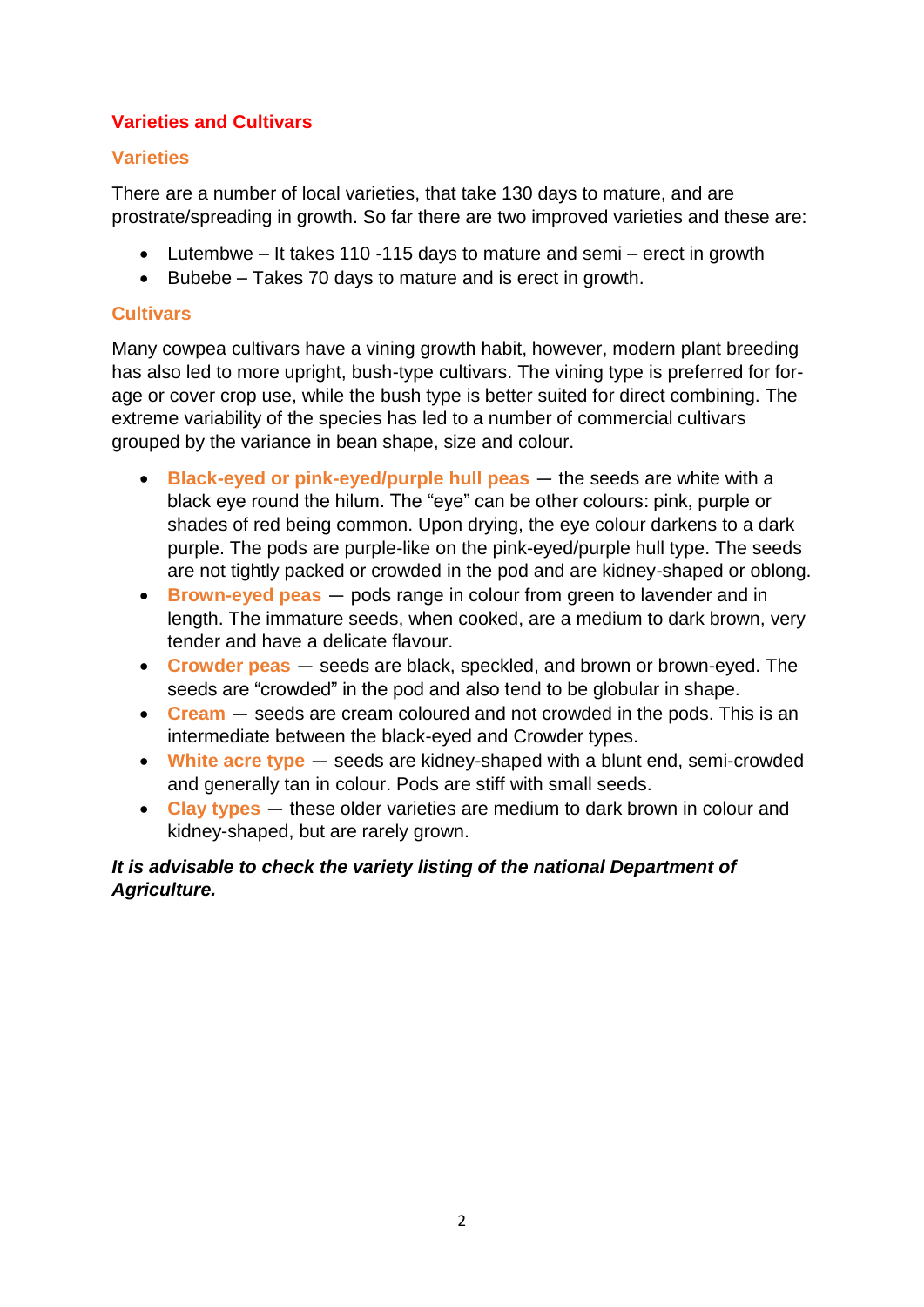

**Figure 2**. Types of Cultivars

#### **Botany**

#### *Mature Plant*

Cowpea is an annual herb with strong tap root system. It may be erect, trailing, climbing or bushy, usually indeterminate under favourable conditions.

- **Root**: Cowpea has a strong taproot and many spreading lateral roots in surface soil.
- **Leaves**: The first pair of leaves is basic and opposite while the rest are arranged in an alternate patterns and are trifoliate. The leaves are usually dark green in colour. Leaves exhibit considerable variation in size (6 to 16 x 4 to 11 cm) and shape (linear-lanceolate to ovate). The leaf petiole is 5 to 25 cm long.
- **Stems**: Striate, smooth or slightly hairy with some purple shades.
- **Inflorescence**: Flowers are arranged in racemose or intermediate inflorescences at the distal ends of 5 to 60 cm long peduncles. Flowers are borne in alternate pairs, with usually only two to a few flowers per inflorescence. Flowers are conspicuous, self-pollinating, borne on short pedicels and the corollas may be white, dirty yellow, pink, pale blue or purple in colour.
- **Seeds**: Seeds vary considerably in size, shape and colour. Usually the number of seeds per pod may vary from 8 to 20. The seeds are relatively large (2 to 12 mm long) and weigh 5 to 30 g/100 seeds. The testa may be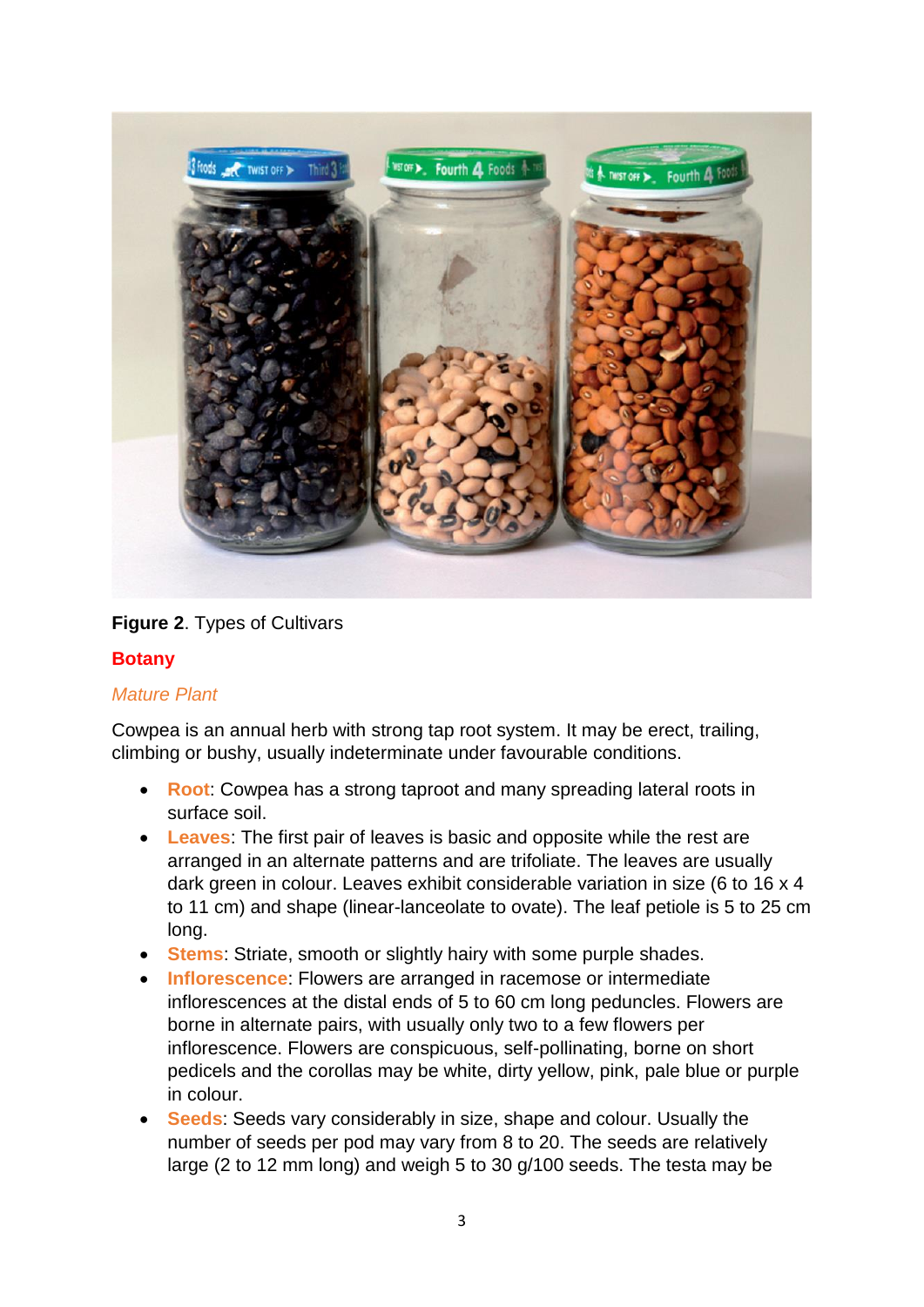smooth or wrinkled; white, green, buff, red, brown, black, speckled, blotched, eyed (hilum white, surrounded by a dark ring) or mottled in colour.

**Fruit:** Pods that vary in size, shape, colour and texture. They may be erect, crescent-shaped or coiled. Usually yellow when ripe, but may also be brown or purple in colour.

#### *Essential Part*

What is considered essential part of the plant in cowpea would be determined by the intended end use of the plant. A number of the plant parts could be important, i.e. seed, young leaves or seed and pod.

#### **Climatic Requirements**

#### *Temperature*

Cowpeas grow best during summer. The base temperature for germination is 8.5 °C and for leaf growth 20 °C. Cowpea is a heat-loving and drought-tolerant crop. The optimum temperature for growth and development is around 30 °C. Varieties differ in their response to day length, some being insensitive and flowering within 30 days after sowing when grown at a temperature around 30 °C. The time of flowering of photosensitive varieties is dependent on time and location of sowing and may be more than 100 days. Even in early flowering varieties, the flowering period can be extended by warm and moist conditions, leading to asynchronous maturity. The optimum sowing times are December to January. Early-sown crops tend to have elongated internodes, are less erect, more vegetative and have a lower yield than those sown at the optimum time.

The presence of nodular bacteria specific to cowpea [\(Bradyrhizobium spp.](https://en.wikipedia.org/wiki/Bradyrhizobium)), make it suitable for cultivation in the hot, marginal cropping areas of Southern Africa, as well as in the cooler, higher rainfall areas. However, cowpeas are much less tolerant to cold soils. Cowpeas grow best during summer.

#### *Rainfall*

Cowpea is a higher drought-tolerant crop than many other crops. It can grow under rainfall ranging from 400 to 700 mm per annum. Cowpeas also have a great tolerance to waterlogging. Well-distributed rainfall is important for normal growth and development of cowpeas. The frequency and unreliability of rainfall pose problems to cowpea growth in Zambia. In some areas, the frequency of rain is too high, resulting in flooding, while in some other areas it is so unreliable that moisture conservation remains vitally important for crop production. Cowpeas utilise soil moisture efficiently and are more drought-tolerant than Groundnuts, Soya-Beans and Sunflowers. Cowpeas can be produced satisfactorily with an annual rainfall between 400 and 750 mm. In areas where annual rainfall is high, cowpeas could be planted at a time to coincide with the peak period of rainfall during the vegetative phase or flowering stage so that pod-drying could take place during dry weather. Adequate rainfall is important during the flowering/podding stage. Cowpeas react to serious moisture stress by limiting growth (especially leaf growth) and reducing leaf area by changing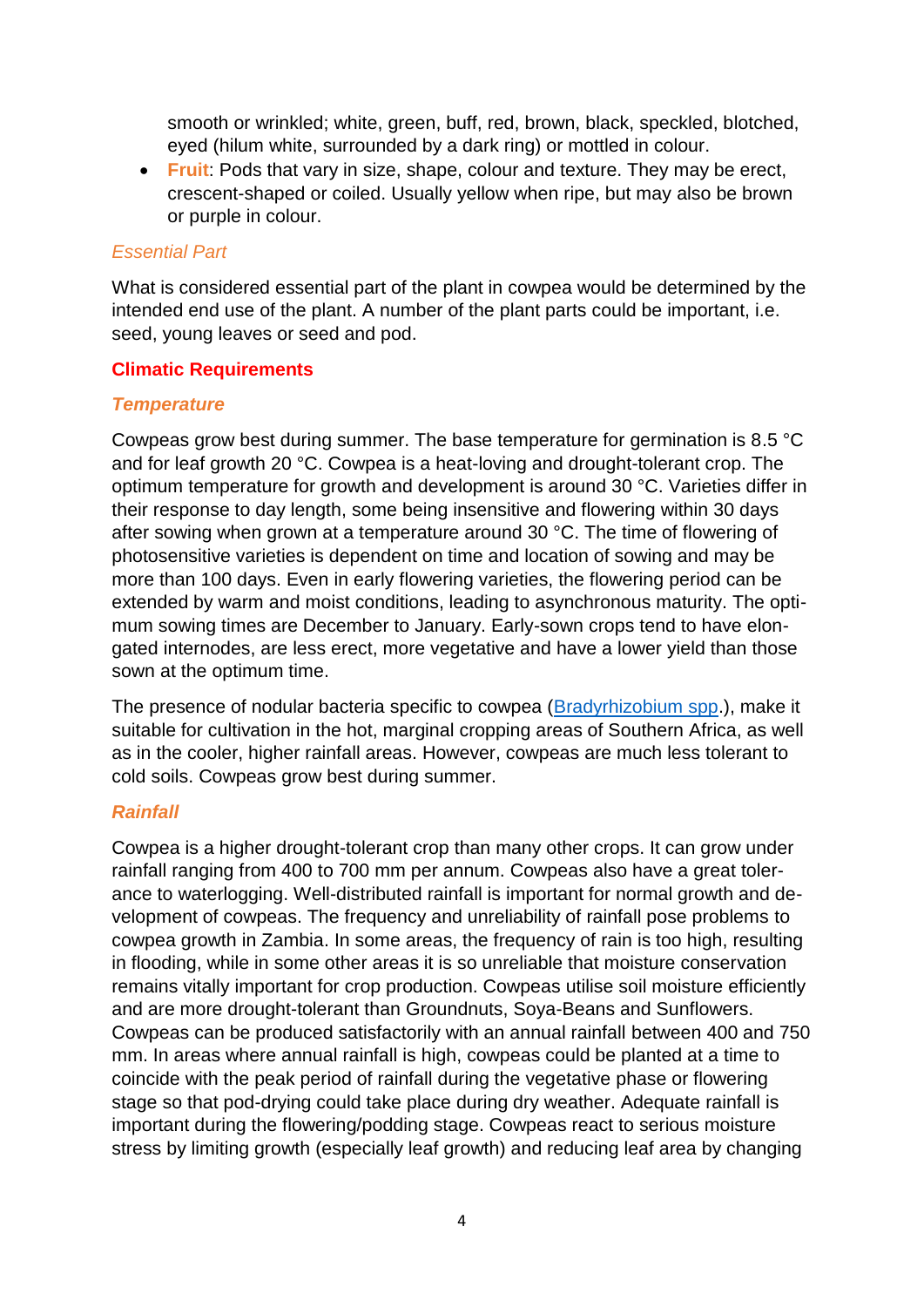leaf orientation and closing the stomata. Flower and pod abscission during severe moisture stress also serves as a growth-restricting mechanism.

#### **Soil Requirements**

Cowpeas are grown on a wide range of soils but the crop shows a preference for sandy soils, which tend to be less restrictive on root growth. It is more tolerant to infertile and acid soils than many other crops. Cowpeas are grown on a wide range of soils but prefer sandy soils which are less restrictive to root growth. This adaptation to lighter soils is coupled with drought tolerance through reduced leaf growth, less water loss through stomata, and leaf movement to reduce light and heat load under stress. Cowpeas are much less tolerant to cold soils than common beans and show a poor tolerance to waterlogging. Cowpeas thrive in well-drained soil and less on heavy soils. It requires a soil pH of between 5.6 and 6.0.

#### **Cultivation Practices**

#### *1. Propagation*

Cowpea is directly grown from seed.

#### *2. Soil Preparation*

The land must not be waterlogged but well drained. During land preparation, the existing fallow weeds, trees and shrubs in the site are cut down manually, or slashed with a tractor and fallen trees should be removed. This should be followed by plowing and harrowing, using a disc plough and harrow. Some 4 to 6 days between each operation should be allowed to enhance good soil tilth for good seed germination. The land may be ridged or left as flat seedbeds after harrowing.

#### *3. Field Layout and Design*

Both inter-row and intra-row spacing will be determined by the type of variety and growing pattern. More space between plant and rows will be required with trailing types relative to the upright growing pattern. Generally for grain production, a plant population of 200 000 to 300 000/ha at 30 to 50 cm inter-row spacing is preferred to wider rows (70 to 100 cm), which could be suitable to the trailing types.

#### *4. Planting*

For optimum yield, cowpeas should be planted late November to early December in lower rainfall areas. The seed should be planted at 3 to 4 cm deep. The early-sown crops tend to have elongated internodes, are less erect, more vegetative and lower yielding than those sown at the optimum time. Date of planting manipulation is utilised by farmers for various reasons. The reasons include escape from periods of high pest load or to plant cowpea at such a time that harvesting of the crop would coincide with the period of dry weather.

#### *Plot Layout*

The field is marked into blocks of known areas with alleyways between blocks to enhance movement of materials and agronomic operations.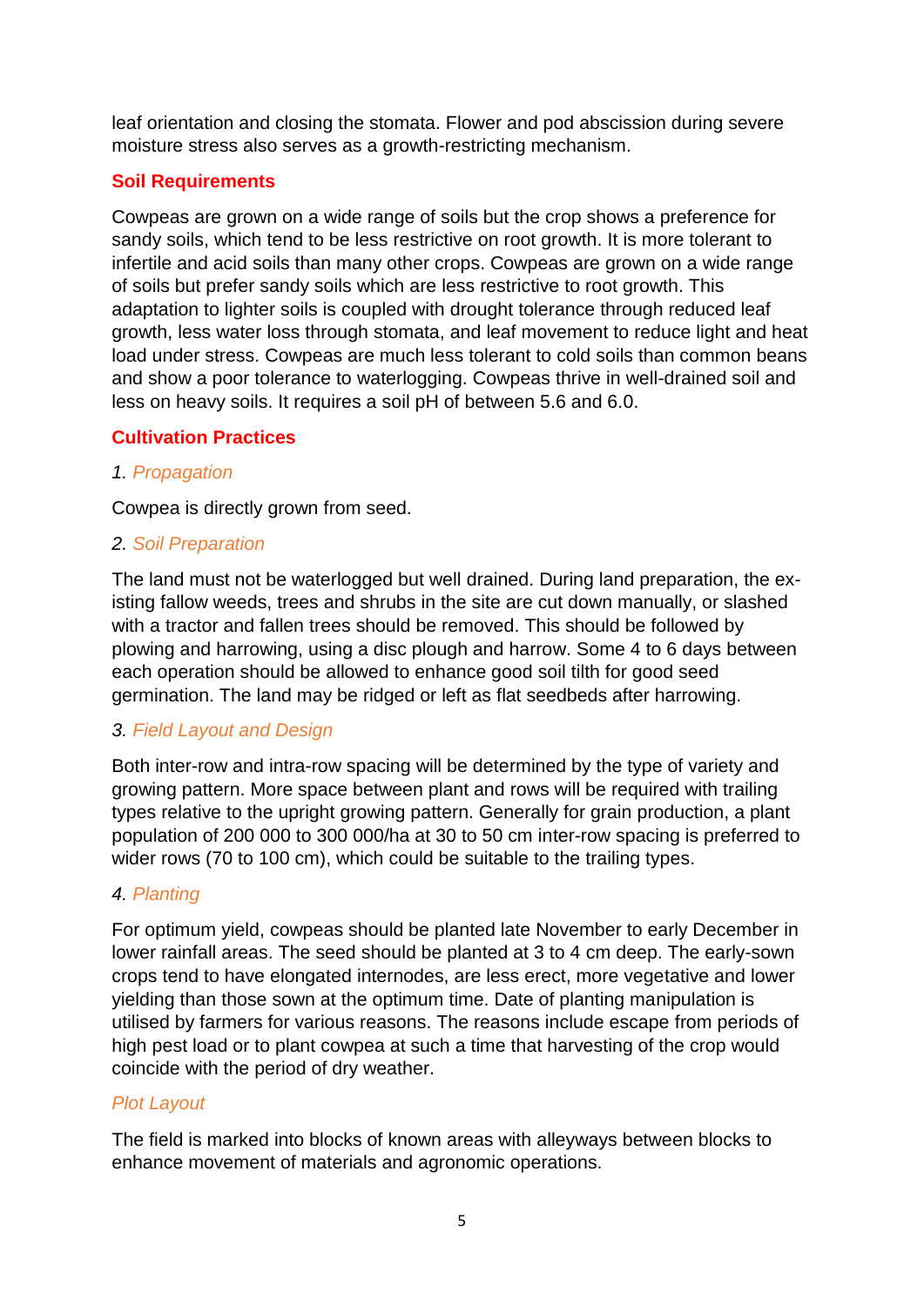#### *Seed-Sorting and Treatment*

Seeds to be used for planting must be sorted to make sure that these are free from insect damage (without damage holes or wrinkles) or any inert materials.

#### *Plant Spacing and Density*

Three seeds are planted at 20 cm along the ridge spaced 75 cm apart (20 cm x 75 cm) representing 133 000 plants/ha for erect/semi-erect varieties and (50 cm x 75 cm; 60,000 plants/ha) for the spreading types, but later thinned to two seedlings per hill, 1 week after germination. Seeding rate ranges from 25 to 30 kg of good and viable seeds per hectare in experimental stations. Commercial seeding rates would depend on plant spacing.

#### *5. Fertilisation*

Fertiliser application in cowpea production depends on anticipated yield and soil fertility. As a legume, cowpea fixes its own nitrogen, and does not need nitrogen fertiliser. Seed should be inoculated with the appropriate *Rhizobium* species for optimum nitrogen fixation, however nodules will generally form on cowpeas. Application of a phosphate fertiliser is usually beneficial. Cowpea can grow in a pH range of 5.6 to 6.5.

#### *6. Irrigation*

Cowpeas are usually grown under dryland rather than irrigated conditions.

#### *7. Weed Control*

Annual grasses and some broadleaf weeds can be controlled by a pre-sowing application of herbicide.

Row crop cultivation may be necessary with cowpeas, depending on the weed pressure, soil conditions, and rainfall. Pre-plant tillage can assist greatly in reducing early weed pressure, and the use of cover crops.

*Striga gesnerioides* and *Alectra spp.* are the principal parasitic weeds attacking cowpeas. The following three are the most common *Striga* species that are a pest to cowpea: *S. hermonthica, S. asiatica and S. gesnerioides.*

The pest status is complex because the forms of parasitic weeds that are found on one species cannot germinate on another host plant. Careful observations and records are therefore necessary to clarify which crops are parasitized by which species.

#### *Control*

Control of *Striga* is difficult and time consuming. At present, chemical control is not recommended, as the chemicals are expensive, handling them is very difficult and no research results are available to support chemical treatment.

Farmers are advised to improve soil fertility where this weed is a problem. Soil fertility has an effect on *Striga* infestation; more fertile soils are less infested with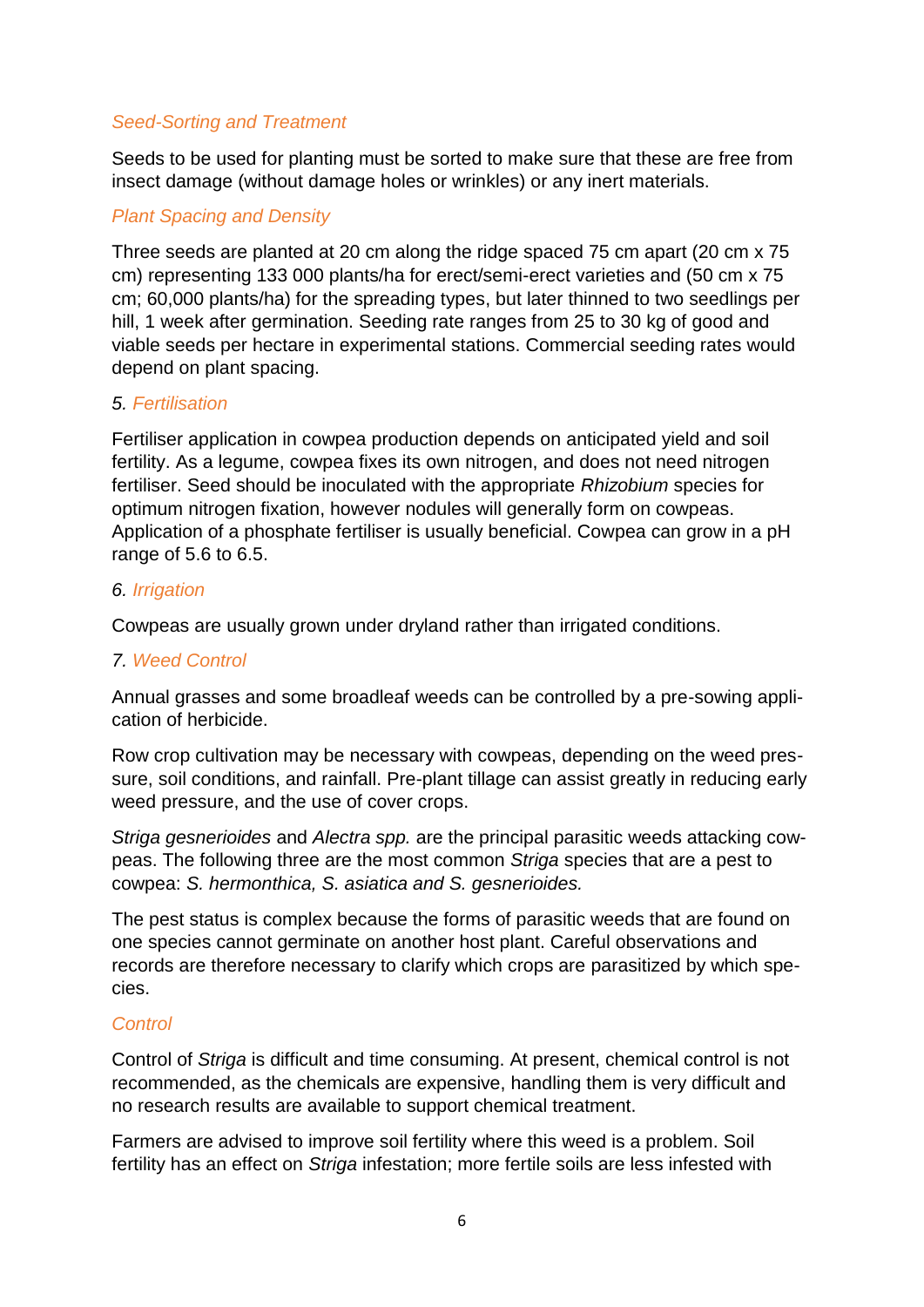*Striga*. Use of manure and/or small quantities of fertiliser may reduce the infestation, when combined with weeding of plants before seed setting.

Hand weeding of the infested areas before *Striga* sets seeds is the most important control method at present. *Striga* should be weeded out as soon as any flowering is observed, as the development of seeds takes only a few weeks. It may be necessary to weed the area twice in a season.

#### *8. Pest Control*

Cowpea is very attractive to insects. Insect pests have remained the most important setback to cowpea production, because each phase attracts a number of insect pests. The main pests during the growing season are pod sucking bugs (*Riptortus spp., Nezara viridula* and *Acantomia sp.*), aphis (*Aphis fabae, Aphis craccivora*), blister beetle (*Mylabris spp.*) and pod borer (*Maruca vitrata*).

Control by one or two applications of insecticide is invariably necessary. For commercial production this will lead to downgrading of grain.

*Aphid control*. In most cases, it is not recommended to control aphids. Control should only be considered where large infestations are threatening the crop or when viral infections have been observed. The decision to treat for aphids is based mainly on visual counts and the stage of crop development. Measurable thresholds are not available. Several commercial pesticides are available to control aphids, of which the most effective are systemic pesticides.

In some cases heavy rain may reduce the number of aphids, for example the black cowpea aphid, which is very exposed on the pods. Frequently, parasites and predators prevent the infestation from becoming established throughout a field. Hot temperatures (higher than 30 °C) frequently inhibit build-up of large densities of aphids. If a few plants are seriously affected these can be pulled up and burnt or fed to livestock. Old plants that have been harvested are best removed from the field, as these often host the aphids.

*Bruchid control.* Farmers often mix cowpea grains with ash. This method is still recommended as a cheap and safe control method. To be efficient, it should be used with at least 5 % of ash. It is recommended to avoid using chemicals in stored food. If chemical control is still considered necessary, technical assistance is needed for precise advice on chemical control.

*Blister beetle (Mylabris tincta) control.* Local farmers do not consider most beetles important pests and they may not even be mentioned. Farmers get worried, however, in the rare cases when large numbers of beetles are found on flowering crops. Handpicking of beetles is not frequent because most species are known to give blisters. To speed up handpicking, a basic homemade net could be used for catching the flying beetles.

*Green vegetable bug (pod socking bugs)* (*Nezara viridula, Riptortus spp. and Acantomia sp*.) Scientific name: *Aphis craccivora*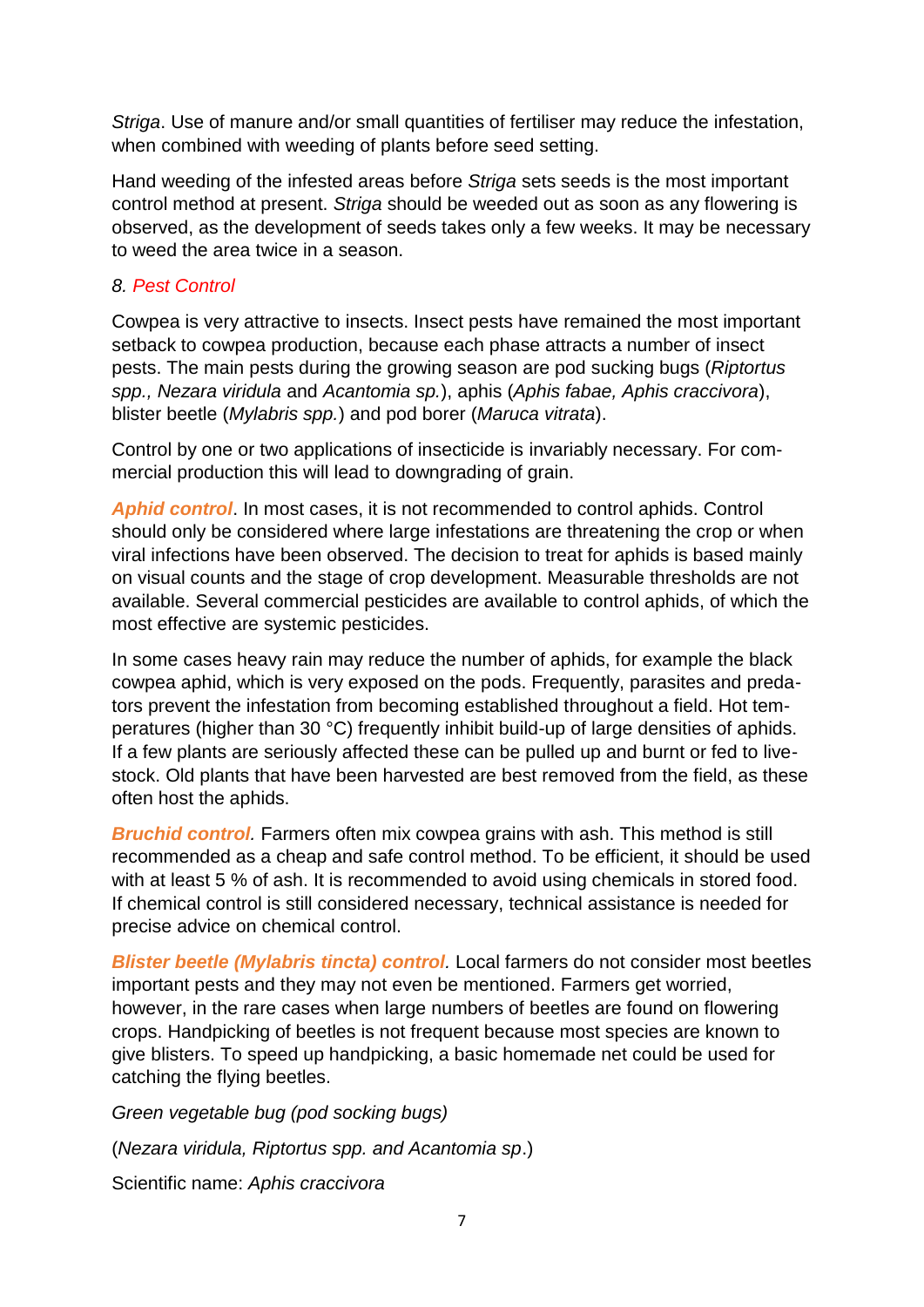#### **Disease Control**



#### **Figure 3.** Diseased Plant

The most important disease of cowpea is *stem rot* caused by *Phytophthora vignae.*  This disease frequently occurs in the wetter areas, and on heavier soils which may become waterlogged.

*Bacterial blight (Xanthomonas vignicola)* causes severe damage to cowpeas, while the most frequent virus disease encountered is *aphid-borne mosaic virus (CabMV). Fusarium wilt, bacterial canker, Cercospora leaf spot, rust and powdery mildew.* 

#### *Cowpea is susceptible to nematodes and should therefore not be planted consecutively on the same land*.

#### *Birds*

Birds, especially of the parrot family, could be a problem, as they can pull-up emerging seedlings and feed on developing green pods.

#### **Other Cultivation Practices**

For average yields to be attained, cowpea should be accompanied by either heavy doses of insecticides or specific management measures such as intercropping or mixed cropping. Cowpea can be grown as a cover crop or green manure. Inoculant should be applied on cowpea seeds. Inoculant is marketed in liquid and powder forms for seed inoculation or in granular form for soil inoculation. Powder and granular formulations can consist of clay or peat carriers. Rhizobium inoculant is sensitive to some fungicide seed treatments and fertilisers. Seed-applied inoculant must be applied to the seed just before planting. Large populations of this introduced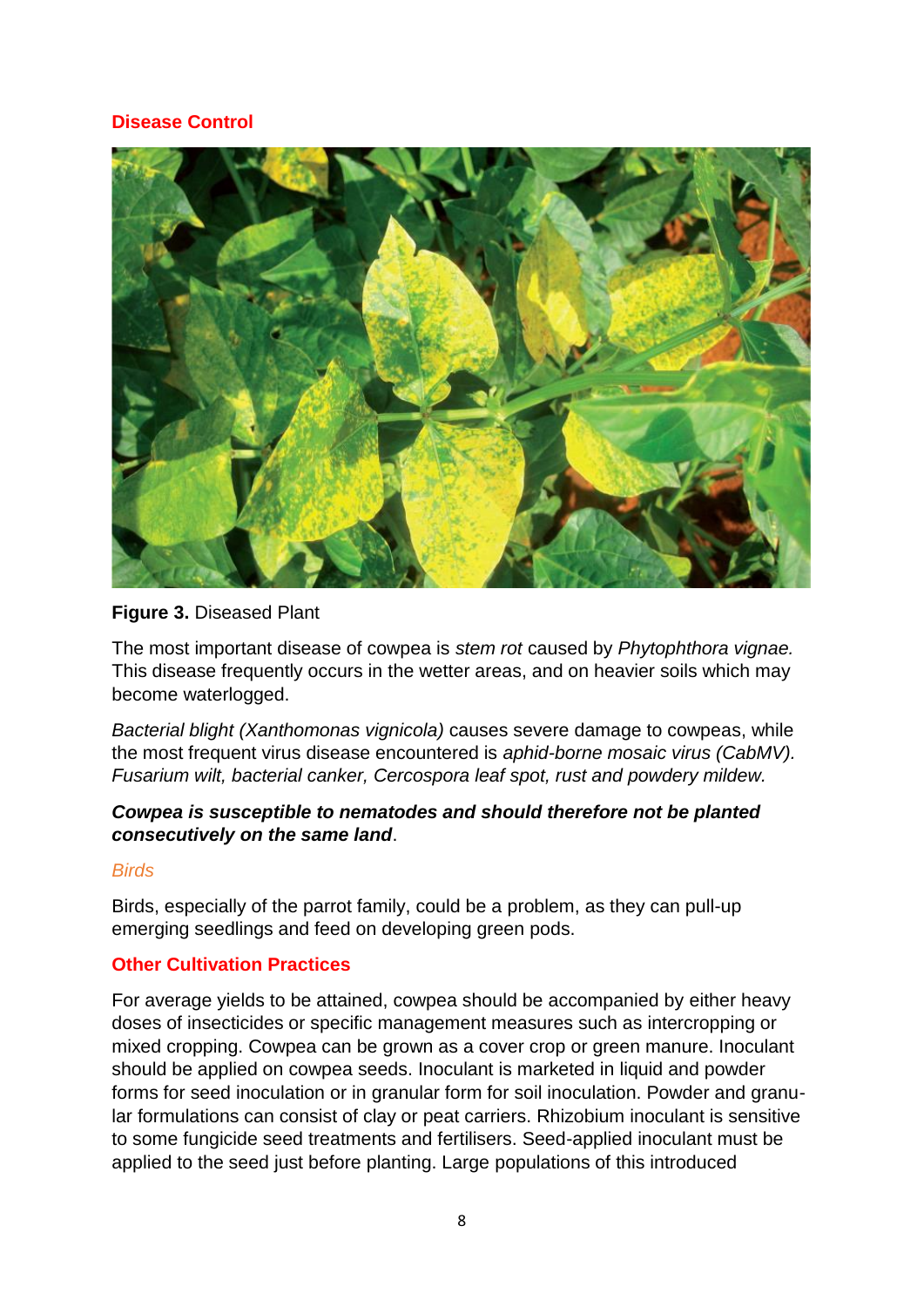Rhizobia bacteria must survive in the harsh soil environment for 2 to 3 weeks to effectively form nodules on the roots of pulse crop seedlings. In dryland cropping regions, granular inoculant is preferred because it is more reliable in dry seedbed conditions.

#### **Harvesting**

#### *Harvest Maturity*

Cowpeas vary in growth habit from erect or semi-erect types with short (<100 days) growth duration, grown mostly for grain, to longer (>120 days) duration in semi-erect to trailing plants which are normally grown primarily for forage. At maturity, leaves will dry down but may not drop off completely. They need to be harvested when seed moisture content is 14 to 18 %, depending on the consumer's requirement. In cowpeas grown for vegetable purposes, the leaves are picked 4 weeks after planting, and this continues until the plants start to flower.

#### *Harvesting Methods*

Cowpea can be harvested using a harvester or by hand. The upright cultivars are easy to harvest by machine. Cowpea grown as a dried seed product can be direct combined, using a platform head or a row crop head. Adjustments to combine settings and possibly sieve sizes should be made for the cowpea seed. Because the pods are relatively long, some will touch the ground or be close to it, making it important to run the grain table close to the ground. In the case of cowpeas grown for vegetable purposes, young leaves are mainly picked by hand, older leaves accumulate dust or get spattered with mud from raindrops if not harvested. Harvesting of cowpea in most cases should coincide with the onset of dry season when the dry pods can remain about a week awaiting harvesting without spoilage. However, to avoid field weathering or shattering, dry pods should not be left in the field longer than 2 weeks after full pod maturity. Harvesting can be carried out manually (hand harvesting) or by using a combine harvester in the case of largescale production.

#### **Post-Harvest Handling**

#### *1. Sorting*

Seed quality is important, so care in harvest and post-harvest handling is important to avoid cracked or split seed as such seeds which were allowed to dry on plant are harvested to ensure full maturity. Sorting is done to separate the broken seeds from the full seeds. Some buyers will want the seed cleaned and bagged, while others will take the grain in bulk form and clean it themselves.

#### *2. Post-Harvest Handling*

The leaves are dried to store for the dry season. Usually they are first steamed or boded, but not in all places. Sun-drying requires 1 to 3 days; storage for up to a year is possible because dried cooked leaves are not damaged to the same extent as by insects as dried seeds. Excessive losses of P-carotene, vitamin C, and the amino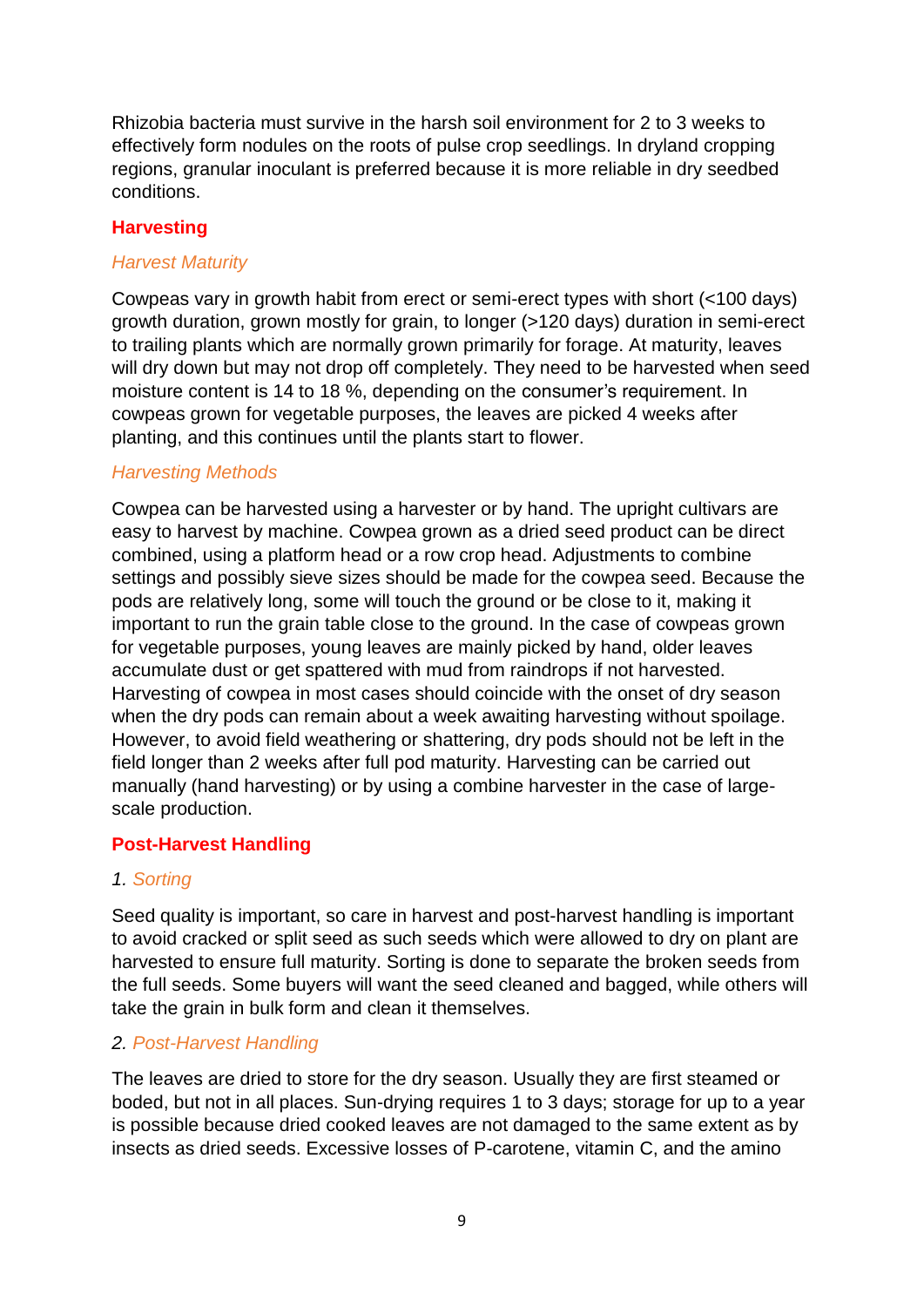acid lysine often occur in sun-dried leaves, however, these can be reduced by minimal cooking followed by drying in the shade.

#### *3. Grading*

Usually the youngest leaves or tender shoots in the distinctive colour phase of new growth are gathered. Young leaves are tender, usually higher in protein, and, lacking insect damage, often look more appealing. Older leaves accumulate dust or get spattered with mud from raindrops, while younger leaves would not need so much washing.

#### *4. Packing*

Some buyers will want the seed cleaned and bagged, while others will take the grain in bulk form and clean it themselves. Packaged in sacks and put into electrical dryers or spread on a concrete slab in the case of sun drying in order to reduce the moisture content to about 12 %.

#### *5. Storage*

Insect pests in particular can be devastating to cowpea during storage. There are storage insects that cause damage to the seed; it is therefore important to store seed in a protected place. A serious insect pest during storage is the cowpea weevil Callosobruchus maculatus, (Coleoptera: Bruchidae). The rising popularity of organic produce lines has created interest in nonchemical disinfestation treatments as the use of chemicals in controlling these insects is becoming a problem.

The storage life of cowpea depends on its moisture content before storage. The lower the moisture content, the better the quality of seeds in storage. In developed countries; one alternative is the use of cold storage. An exposure to -18 °C during 6 to 24 hours can reduce pest numbers by more than 99 %. The grain can be stored short term at around 12 % moisture or less, with 8 to 9% recommended for long-term storage. Cowpea leaves are dried to store them for the dry season. Sun-dried leaves may store for up to a year because dried, cooked leaves are not damaged as much by insects as dried seeds.

#### *6. Transport*

For some markets, the cowpeas must be harvested at higher moisture, such as 18 %, and trucked directly from the field to the processor and do not require specialised transportation for seed, however, it could be necessary for the leaf market to avoid wilting.

#### *7. Marketing*

For the cowpea seed market, seed quality is vital, so care in harvest and post-harvest handling may be important to avoid cracked or split seed. Cowpea leaves are sold in Zambia, South Africa, Ghana, Mali, Benin, Cameroon, Ethiopia, Uganda, Kenya, Tanzania and Malawi.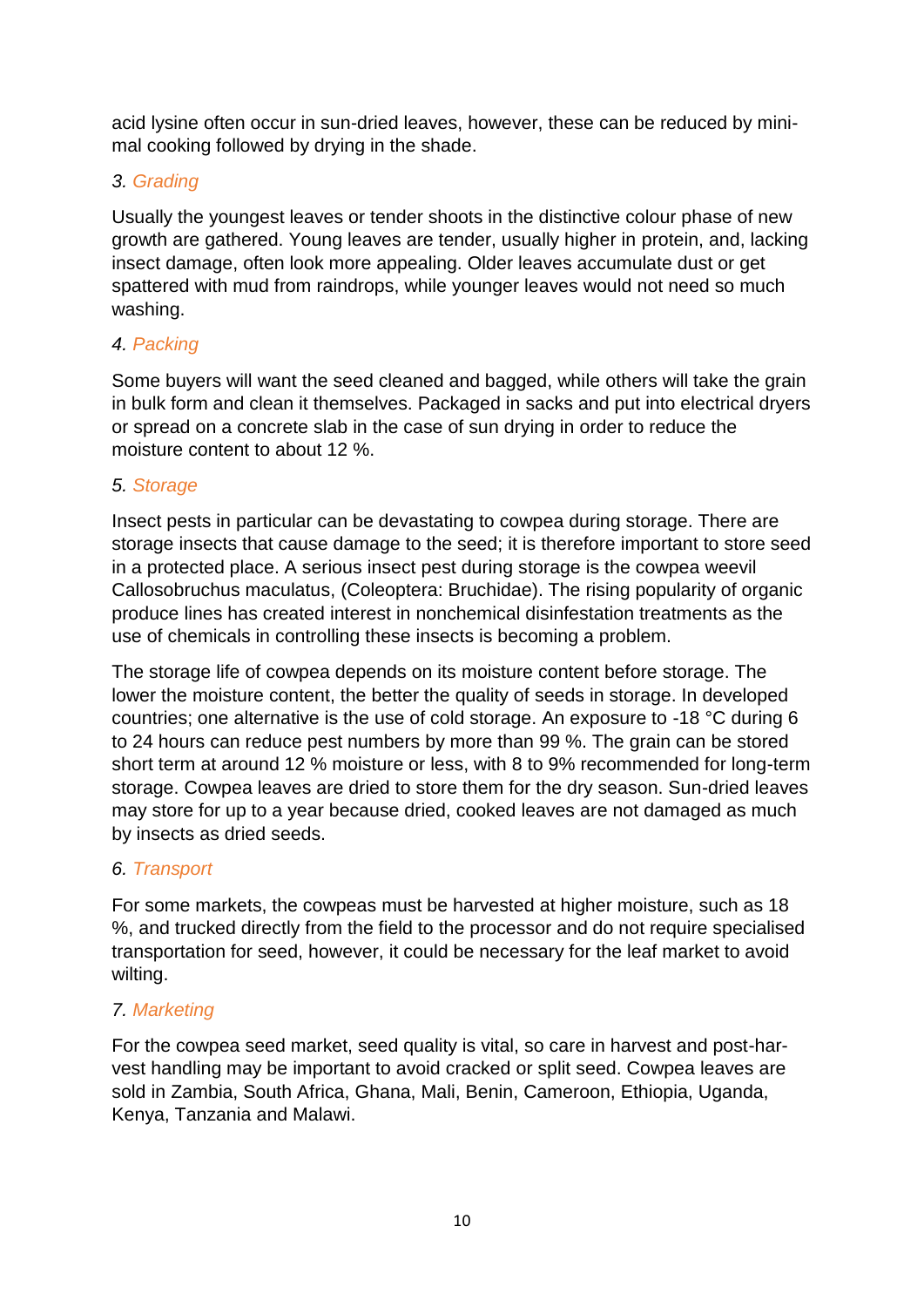#### **Production Schedule**

| <b>Activities</b> | Ja | Fe | Ma | Ap | Ma | Ju | Ju | Au             | <b>Se</b> | Oc | <b>No</b> | <b>De</b>    |
|-------------------|----|----|----|----|----|----|----|----------------|-----------|----|-----------|--------------|
|                   | n  | b  | r  | r  | y  | n  | I  | $\mathbf g$    | p         | t  | V         | C            |
| Soil              |    |    |    |    |    |    |    | $\overline{X}$ |           |    |           |              |
| sampling          |    |    |    |    |    |    |    |                |           |    |           |              |
| Soil              |    |    |    |    |    |    |    |                | X         |    |           |              |
| preparatio        |    |    |    |    |    |    |    |                |           |    |           |              |
| n                 |    |    |    |    |    |    |    |                |           |    |           |              |
| Planting          |    |    |    |    |    |    |    |                |           | X  | X         |              |
| Fertilisatio      |    |    |    |    |    |    |    |                |           |    | X         |              |
| n                 |    |    |    |    |    |    |    |                |           |    |           |              |
| Irrigation        |    |    |    |    |    |    |    |                |           | X  | X         | X            |
| Pest              |    |    |    |    |    |    |    |                |           | X  | X         | $\mathsf{X}$ |
| control           |    |    |    |    |    |    |    |                |           |    |           |              |
| <b>Disease</b>    |    |    |    |    |    |    |    |                |           |    | X         | X            |
| control           |    |    |    |    |    |    |    |                |           |    |           |              |
| Weed              | X  |    |    |    |    |    |    |                |           | X  | X         | X            |
| control           |    |    |    |    |    |    |    |                |           |    |           |              |
| Pruning           |    |    |    |    |    |    |    |                |           |    |           |              |
|                   |    |    |    |    |    |    |    |                |           |    |           |              |
| Leaf              |    |    |    |    |    |    |    |                |           |    |           |              |
| sampling          |    |    |    |    |    |    |    |                |           |    |           |              |
| Harvesting        |    |    |    |    | X  | X  |    |                |           |    |           |              |
| <b>Marketing</b>  |    |    |    |    |    |    |    |                | X         | X  | X         | X            |

**Table 1.** Production Schedule

#### **Utilisation**



**Figure 4.** Fried Cowpea Fruits